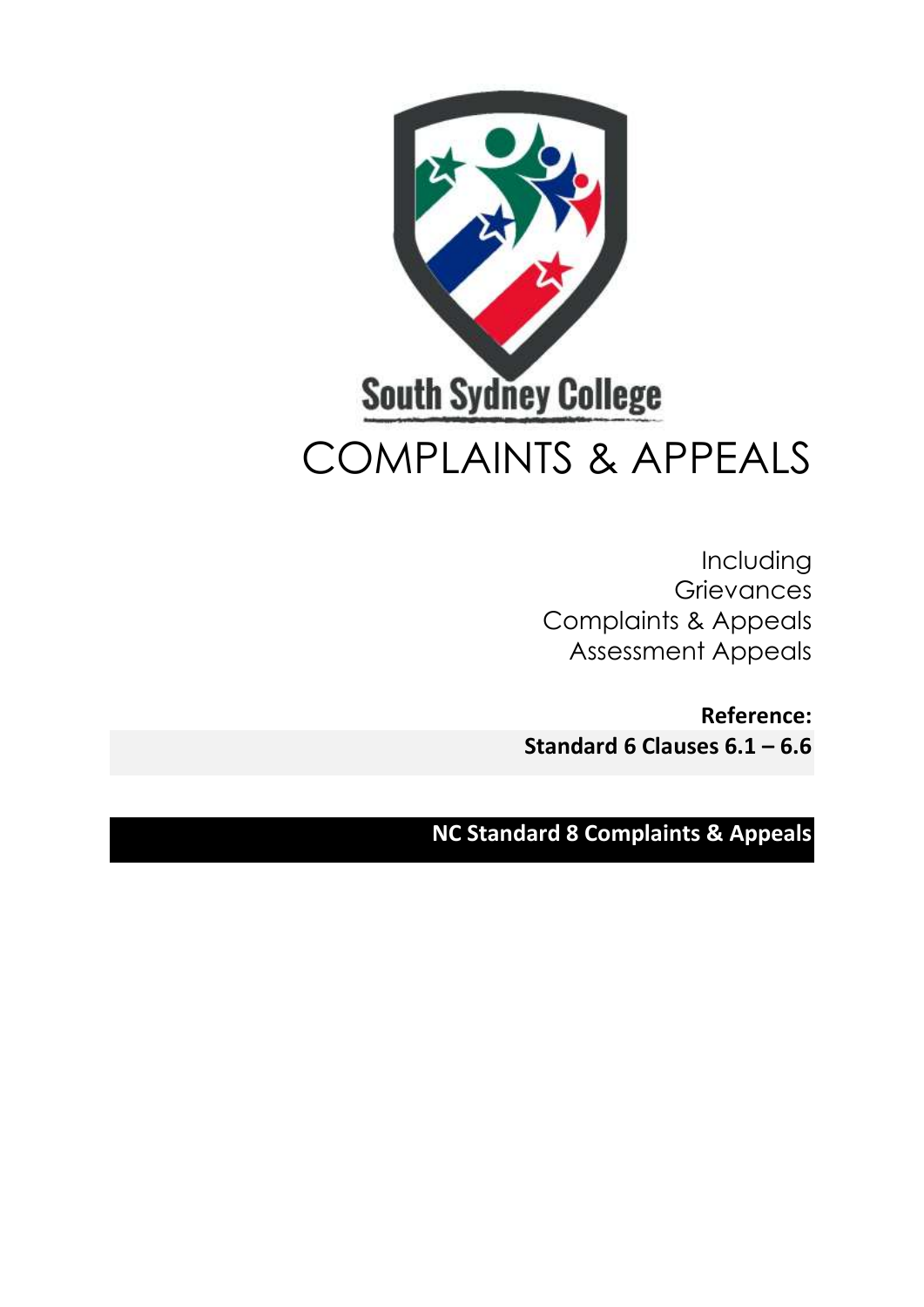

VERSION HISTORY

|                             |           | <b>Policy Owner:</b>                                                 |                                                                     | Principal |                          |                                      |
|-----------------------------|-----------|----------------------------------------------------------------------|---------------------------------------------------------------------|-----------|--------------------------|--------------------------------------|
| <b>Document Management:</b> |           |                                                                      |                                                                     | Principal |                          |                                      |
| File :                      |           |                                                                      |                                                                     |           |                          | POL SS07 Complaints and Appeals v2.1 |
| Last Updated on:            |           |                                                                      | 09/2018                                                             |           | <b>Next Review Date:</b> | 09/2019                              |
| <b>Changes history</b>      |           |                                                                      |                                                                     |           |                          |                                      |
| <b>Number</b>               | Dates     |                                                                      | Changes summary                                                     |           |                          |                                      |
|                             |           |                                                                      |                                                                     |           |                          |                                      |
|                             |           |                                                                      |                                                                     |           |                          |                                      |
| V2.1                        | September | Quality assurance check across documents with reference to ASQA fact |                                                                     |           |                          |                                      |
|                             | 2018      |                                                                      | sheets and ESOS Act changes & Explanatory guide,                    |           |                          |                                      |
|                             |           |                                                                      | Added late payment fee policies and procedures                      |           |                          |                                      |
| V2.0                        | December  |                                                                      | Updated to new name for LEADR (Resolution Institute) and minor word |           |                          |                                      |
|                             | 2016      | changes.                                                             |                                                                     |           |                          |                                      |
| V1.1                        | September |                                                                      | Quality assurance check across documents with reference to ASQA     |           |                          |                                      |
|                             | 206       |                                                                      | news, ASQA fact sheets and ASQA general directions.                 |           |                          |                                      |
|                             |           |                                                                      | Add ability to complain about other learners to complaints policy   |           |                          |                                      |
| v1.0                        | July 2016 |                                                                      | New standards for RTO's 2015                                        |           |                          |                                      |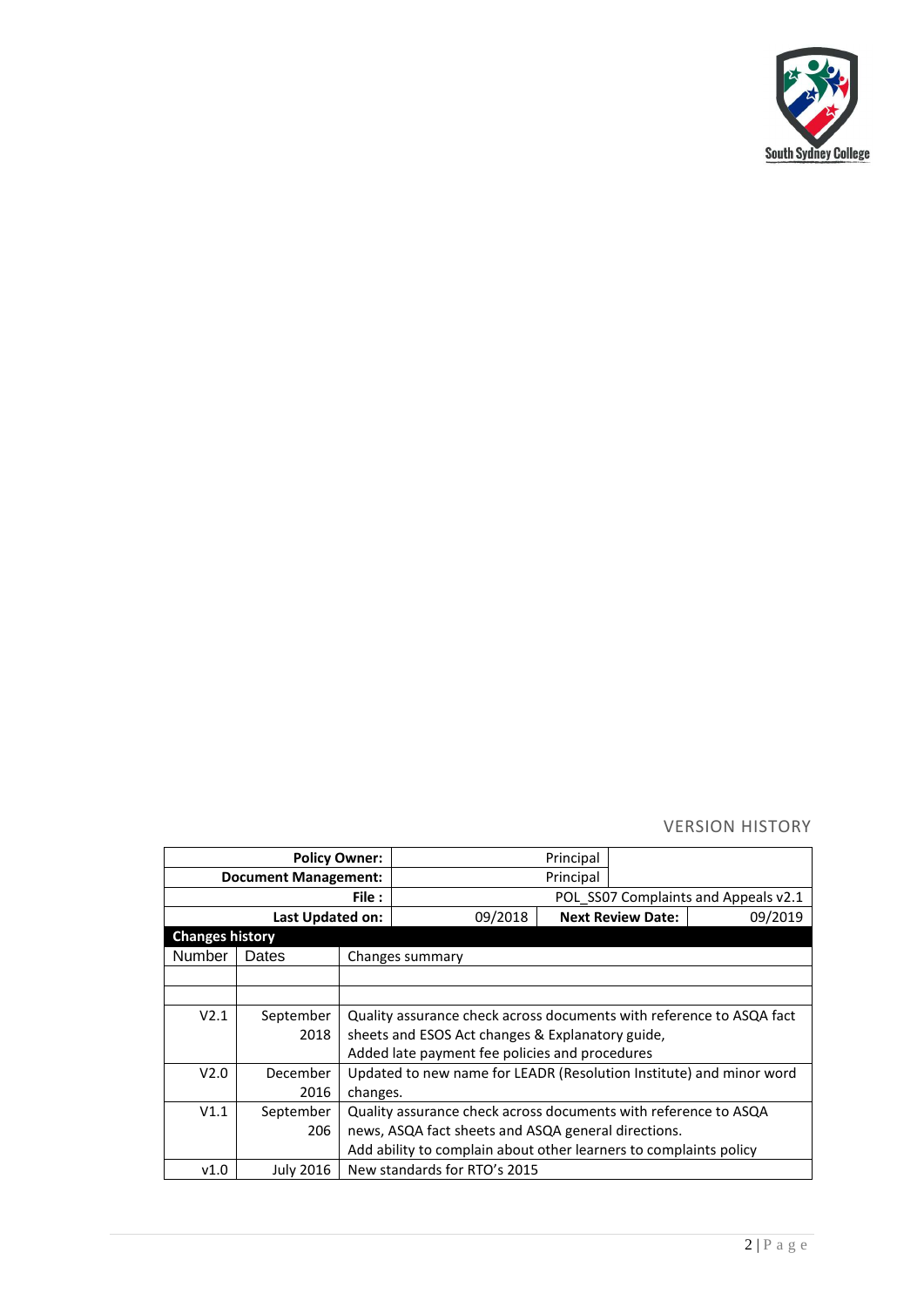

# **Contents**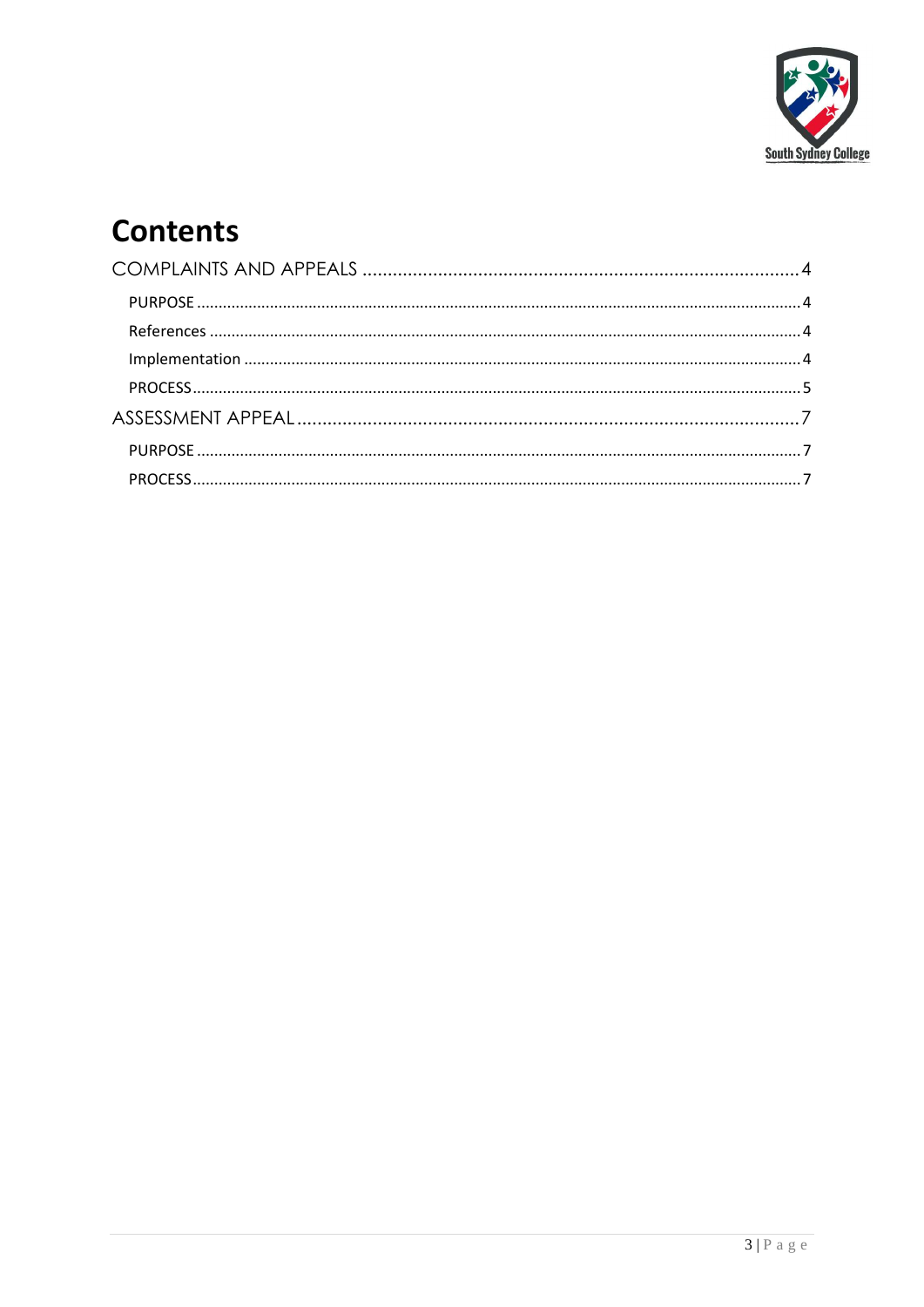## <span id="page-3-0"></span>COMPLAINTS AND APPEALS



#### <span id="page-3-1"></span>PURPOSE

Complaints are an important input to learner and client services and quality assurance in the College. Complaints are another opportunity to improve our student services, support overseas students and improve the business and measure performance of the College. The CEO expects complaints to be dealt with as a priority so they do not escalate to a formal complaint within the College or an appeal against the complaint decision to an external agency or regulator. Complaints that escalate affect our business profile and risk rating. We will vigorously follow through complaints following our internal procedures making sure each step follows the principles of natural justice and procedural fairness. The College complaints and appeals processes are independent, easily and immediately accessible and inexpensive for the parties involved.

#### <span id="page-3-2"></span>References

| Standard 6    | Clauses $6.1 - 6.6$<br>Complaints and appeals are recorded, acknowledged and dealt with<br>fairly, efficiently and effectively. |
|---------------|---------------------------------------------------------------------------------------------------------------------------------|
| NC Standard 8 | <b>Complaints and Appeals</b>                                                                                                   |

#### <span id="page-3-3"></span>Implementation

The **CEO** is ultimately responsible for the College and its staff and student welfare.

The **Student Services Manager** is responsible for the immediate handling of complaints relating to the College and day to day operations and personal matters relating t=o the student and other students.

The **Principal** is responsible for the immediate handling of complaints relating to courses and assessments and the trainers and any other complaints.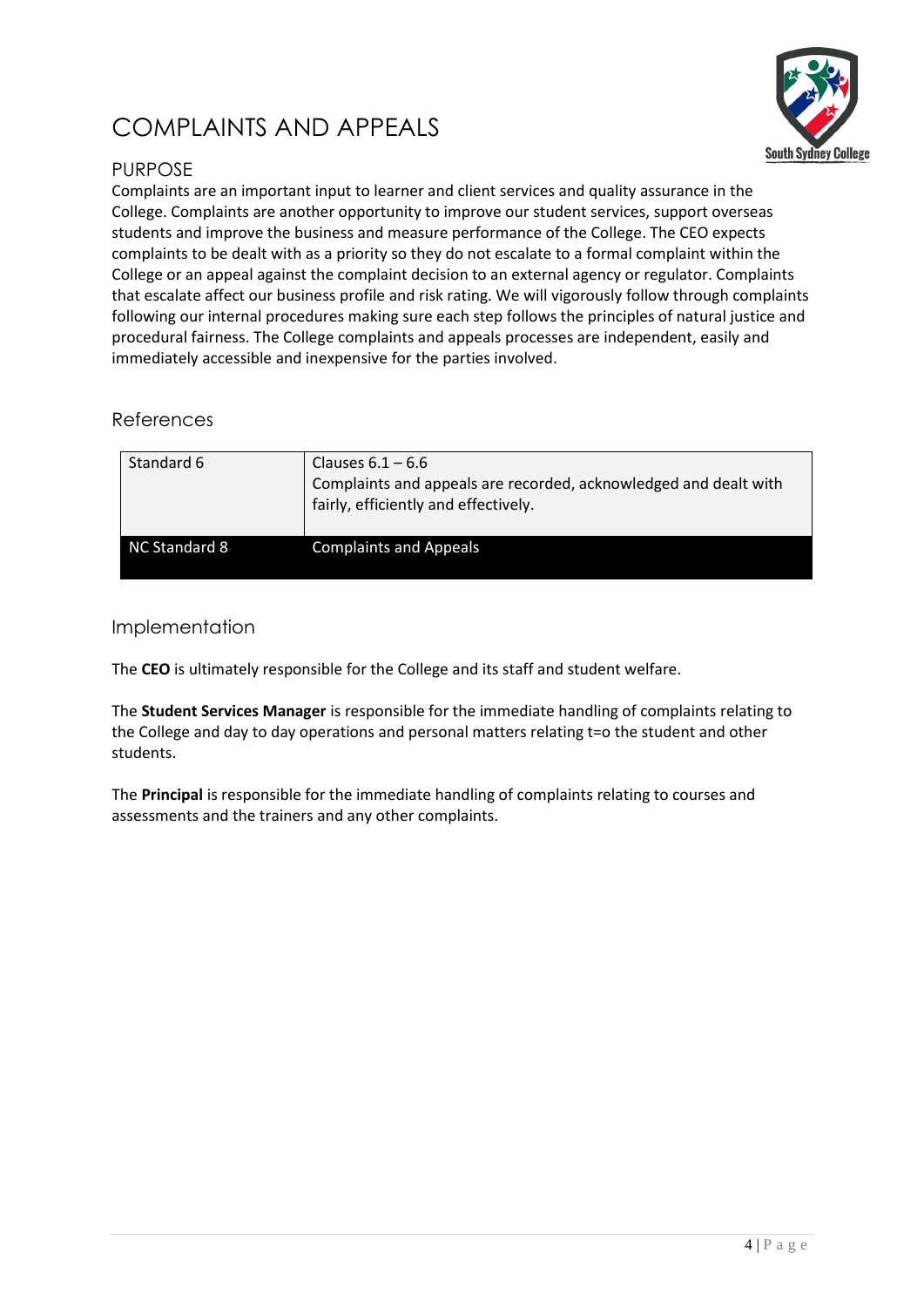

#### <span id="page-4-0"></span>PROCESS

All complaints must be dealt with in a constructive and timely manner. We will set out the process in "Plain English" on the website, in pre-enrolment information and we will emphasise this information at induction and orientation.

The procedures include complaints handling at an informal level and we expect most complaints to be resolved at this level with our focus on client and staff satisfaction.

Records of complaints that escalate to a formal complaint or written complaint will be recorded on our Complaints and Appeals Register. They are kept on file and reviewed to ensure that they are fairly dealt with according to legislation, policy and procedure.

Similar grievances from more than one staff member, employer or client will be further investigated as this would indicate an area for improvement of College operations or services.

Management will consider complaints as a matter of priority and within the guidelines of legislation and following our procedures. All internal avenues for resolution will be pursue.

| Procedure for a complaint:                                                                             |                                                                                                                                                                                                                                                                                                                                                                                                                                                                                                                                                                                                                                        |  |
|--------------------------------------------------------------------------------------------------------|----------------------------------------------------------------------------------------------------------------------------------------------------------------------------------------------------------------------------------------------------------------------------------------------------------------------------------------------------------------------------------------------------------------------------------------------------------------------------------------------------------------------------------------------------------------------------------------------------------------------------------------|--|
| 1. Discuss the issue<br>with the member of<br>staff or trainer<br>involved or course<br>participant    | 1 You might have a grievance or complaint about:<br>SSC and administration staff<br>Your course or your assessment result<br>A Trainer or an Assessor or Supervisor in a work placement<br>Another course participant or person at the College<br>We encourage participants to talk directly with the person involved and see if you<br>can sort out the issues of concern.<br>2 Where talking with the person is not appropriate, the complaint can be discussed<br>with a member of staff -probably a manager by phone or through email such as:<br>Student Services Manager or                                                      |  |
| 2. Discuss the issue<br>with a Manager                                                                 | Principal<br>We will seek an immediate resolution of the matter if possible within our roles<br>We will communicate with you, discuss the matter with other parties and seek<br>resolution. We must refer to our policies and procedures and point this out to you as<br>the complainant and the process will be fair and transparent. This make take 10 days.                                                                                                                                                                                                                                                                         |  |
| 3. Fill in the written<br>complaint form and<br>it will be considered<br>by the Principal              | 3 If the complainant is not satisfied with the suggested resolution, we will advise you<br>to put the complaint in writing on our complaints form and submit. This form can be<br>downloaded from the website and submitted following steps on the form. The<br>College will acknowledge receipt of complaint and date received. The complaint<br>goes to the Principal who will consider the written complaint within 10 working<br>days. Where the matter may involve the Principal, we will use an agreed third party<br>to consider the complaint and the resolution proposed. This will make the process<br>fair and transparent. |  |
| 4. How we advise of<br>the complaint<br>resolution and give<br>written notification<br>of the decision | 4 A meeting or phone conference may be offered to the complainant. Details of any<br>meetings with the complainant will be recorded in writing and the complainant<br>informed within 28 days of receipt of the written complaint of the RTO's decision<br>related to the complaint. A support person can be there with the complainant.                                                                                                                                                                                                                                                                                               |  |
| 5. If our internal<br>process has not<br>worked, we<br>move to final                                   | 5. If agreement still cannot be reached, or the complainant is not satisfied with the<br>College decision, then you can seek a review and appeal that decision. Our RTO offers<br>a mediation services through Resolution Institute. This is the final step in our internal<br>complaints resolution process and we hope the complaint can be resolved to the<br>satisfaction of all parties. Again, the decision of the mediation will be recorded and sent                                                                                                                                                                           |  |

We include complaints as an agenda item on our management meetings.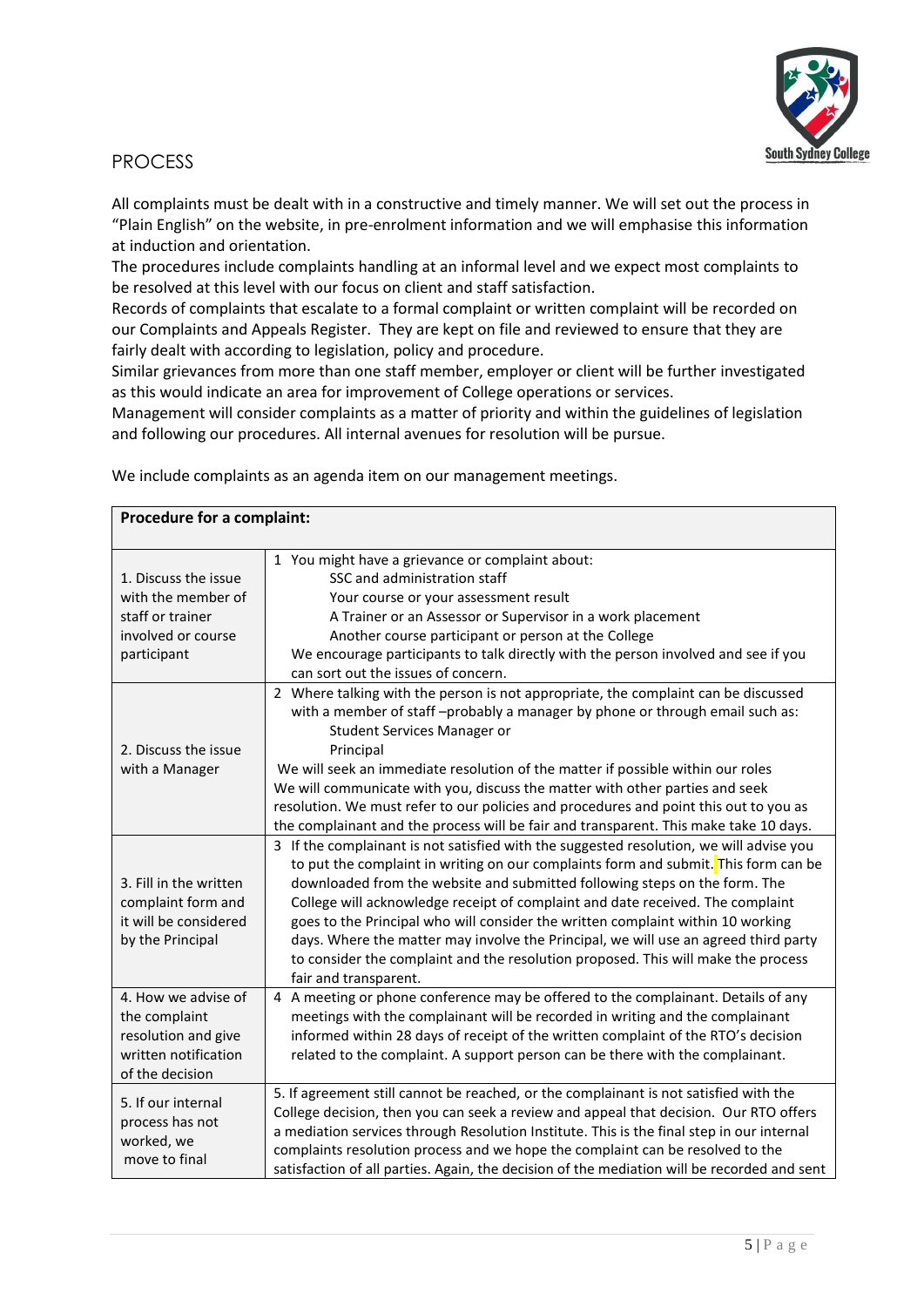

| decision through<br>mediation                                                                       | to all parties within 28 days of the final mediation meeting. This will be the final<br>decision. We do expect this to be completed within 60 days. If more time is needed, we<br>will write to you and explain the delay and keep you up to date on progress of the<br>matter.                                                                                                                                                                                                                                                                                                                                                                                                                                                                                   |
|-----------------------------------------------------------------------------------------------------|-------------------------------------------------------------------------------------------------------------------------------------------------------------------------------------------------------------------------------------------------------------------------------------------------------------------------------------------------------------------------------------------------------------------------------------------------------------------------------------------------------------------------------------------------------------------------------------------------------------------------------------------------------------------------------------------------------------------------------------------------------------------|
| 6. Complaints are in<br>registers and the<br>quality assurance<br>system                            | 6. Complaints and appeals are logged in the complaints and appeals register, reported<br>to management meetings and retained in our compliance records. We treat complaints<br>as feedback that can improve our client services and quality assurance in the RTO. We<br>are required to acknowledge formal complaints and rectification in reporting against<br>the standards for Colleges.                                                                                                                                                                                                                                                                                                                                                                       |
| 7. External appeal<br>Take the complaint<br>to an external agency                                   | 7. Once mediation has been provided and closed out, we will advise the complainant<br>that all internal processes have been exhausted.<br>There are external agencies who can deal with your complaint where you wish a review<br>or appeal against the RTO decision.<br>NSW Department of Fair Trading. This is the external agency that deals with consumer<br>complaints such as fees, discrimination or other matters.<br>National Training Complaints Hotline give advice and refers you to the correct training<br>body: Phone: 13 38 73 Mon- Friday 8am - 6pm<br>Written complaints can be emailed to skilling@education.gov.au.<br>Complaints can also go to the Overseas Student Ombudsman www.oso.gov.au<br>Information brochures are on their website. |
| 8. The role of ASQA<br>in investigating<br>complaints after<br>internal processes<br>are exhausted. | 8 We will also provide a link on the website and information in the website FAQ's about<br>the RTO regulator's complaints handling process. The Australian Skills Quality<br>Authority (ASQA) is the national regulator for Australia's vocational education and<br>training sector, it regulates courses and training providers to ensure nationally<br>approved quality standards are met. It is not ASQA's role to arbitrate between<br>aggrieved parties. ASQA receives and investigates complaints to manage the risk of<br>training providers not complying with their legislative obligations. Participants will<br>be informed of ASQA's role at induction.                                                                                               |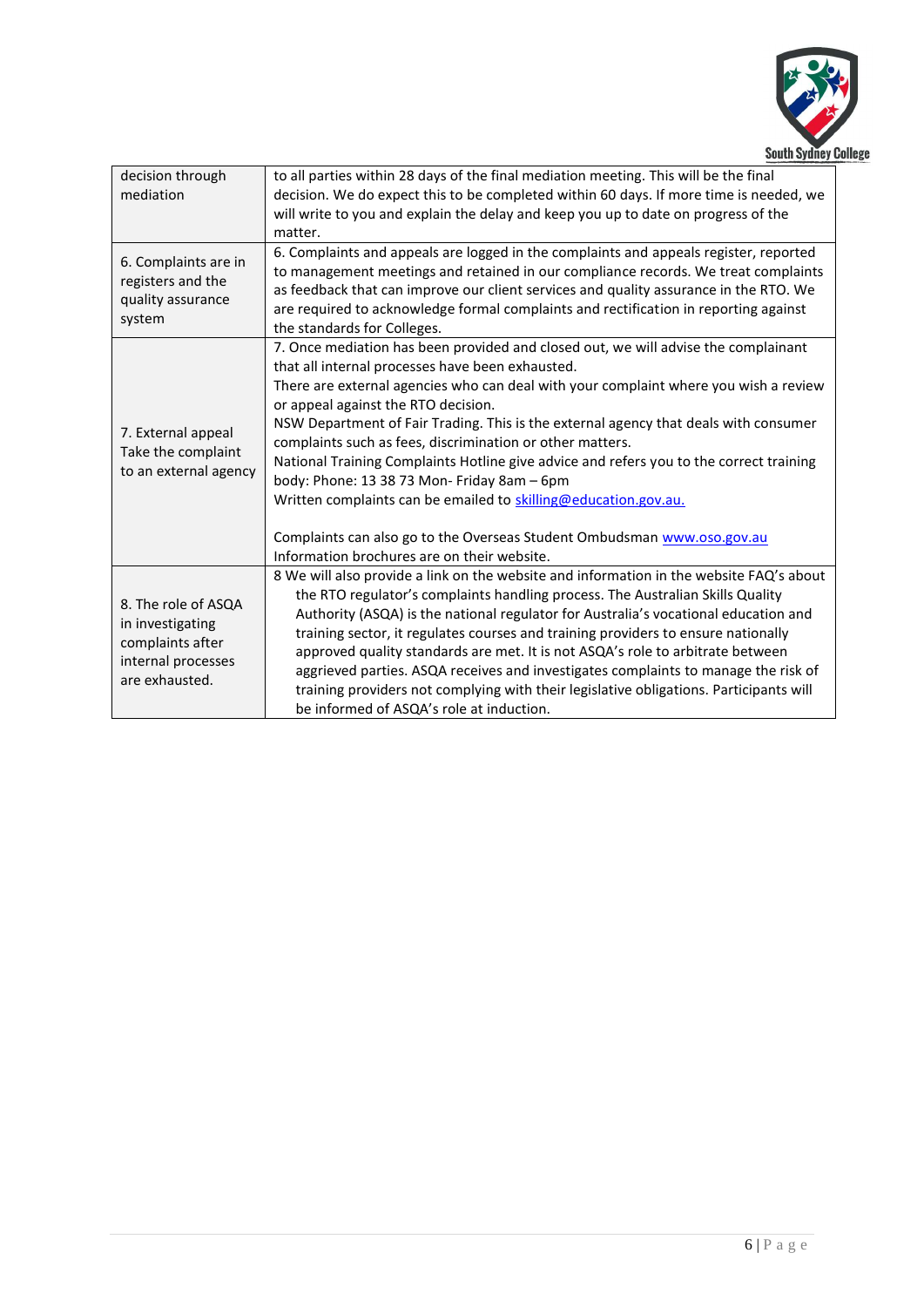### <span id="page-6-1"></span><span id="page-6-0"></span>ASSESSMENT APPEAL



#### PURPOSE

South Sydney College will provide a fair and transparent appeal process for assessments. The Director of Studies will manage the assessment appeal policy and processes across the RTO courses. We will set out the process in "Plain English" on the website, in pre-enrolment information and emphasise this information at induction.

#### <span id="page-6-2"></span>PROCESS

Appeals against assessment decisions are handled differently from complaints. The process is explained here.

Records of assessment appeals that escalate to a written appeal will be recorded on our Assessment Appeals Register. The appeal, assessment tasks and history of marking and feedback are kept on file and reviewed to ensure that they are fairly dealt with per legislation, policy and procedure. Similar requests from more than one student for assessment appeals for a particular task and Assessor will be further investigated as this may indicate an issue in the assessment process for the course.

Assessors will moderate assessment decisions to check for validity, consistency, and fairness. Management will consider assessment appeals in a timely manner and within the guidelines of our procedures. They are an opportunity to improve our training and assessment and client services.

Potential Causes of Appeal:

- 1. Unreasonable decision
- 2. Misjudgment of the complaint
- 3. Incorrect information
- 4. Lack of sufficient evidence

Corrective actions and elimination of reoccurrence:

- 1. Escalate to immediate higher level to review the decision
- 2. Collect more and accurate evidences and information
- 3. Maintain consistency and fairness in the process

| Procedure for an assessment appeal:                                                |                                                                                                                                                                                                                                                                                                                                                                                                                                                                                                                                     |
|------------------------------------------------------------------------------------|-------------------------------------------------------------------------------------------------------------------------------------------------------------------------------------------------------------------------------------------------------------------------------------------------------------------------------------------------------------------------------------------------------------------------------------------------------------------------------------------------------------------------------------|
| 1. Discuss your results<br>with the Assessor who<br>marked your work               | 1 For all assessment tasks but in particular for final assessment tasks, if the<br>participant has a grievance about the results, the Assessor will immediately<br>discuss the feedback provided and the assessment outcome to clarify the<br>decision of Not Satisfactory or Not Yet Competent. This must be done within<br>14 days from the result date. There are opportunities for re-submission and<br>re-sits as explained in the Handbook and during the course so most<br>assessment matters can be resolved at this stage. |
| 2. Review - Request a<br>re-marking by the same<br>Assessor or another<br>Assessor | 2 If agreement cannot be reached, the participant has the right to request a re-<br>marking where the work is assessed again by the same Assessor, or that<br>another Assessor undertakes the marking of the submitted work for<br>assessment. This must be done within 14 days from the result date. The<br>College will acknowledge receipt of appeal and date received.                                                                                                                                                          |